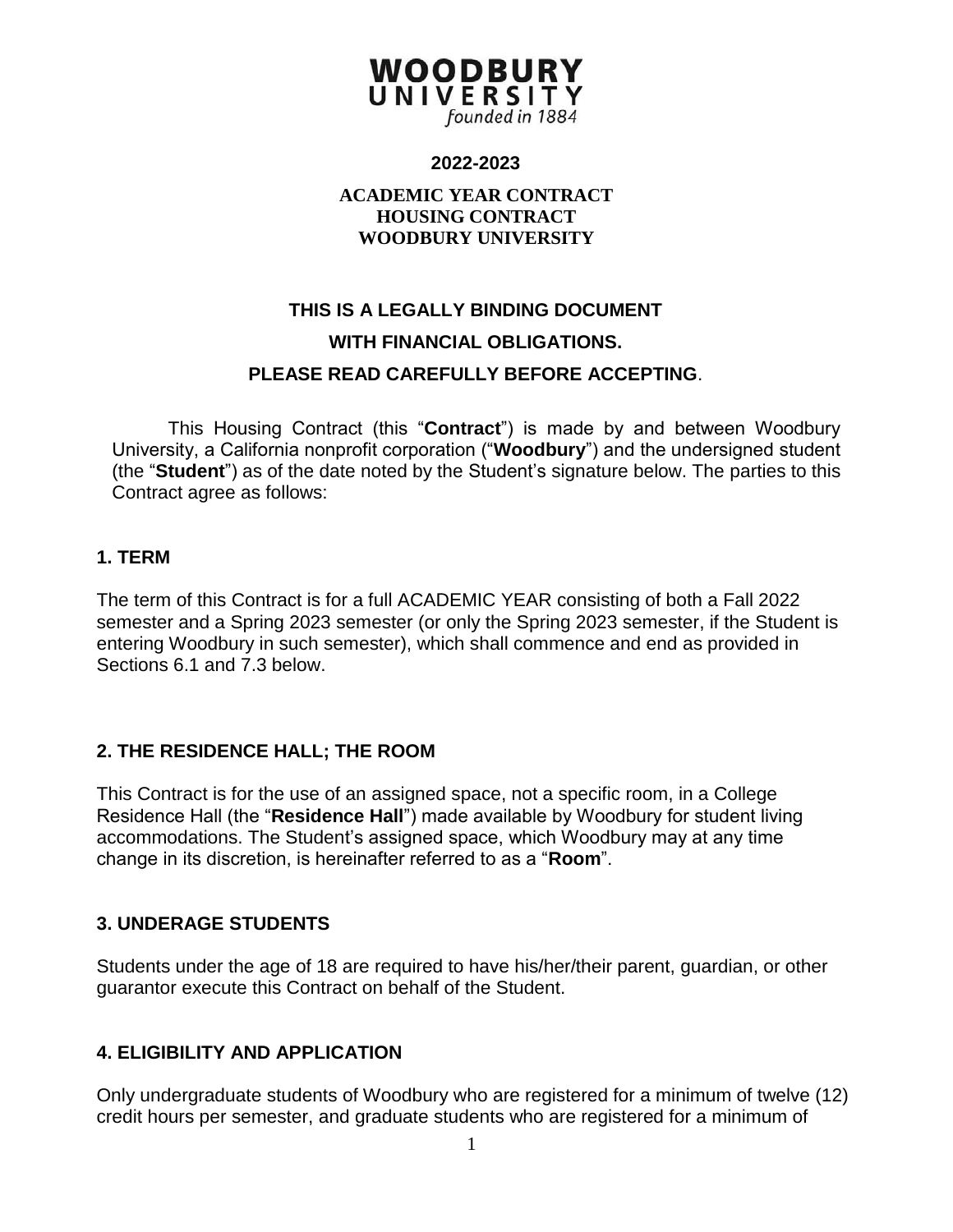three (3) credit hours per semester, shall be eligible for housing space in a Residence Hall. Any student who withdraws or is involuntarily removed from Woodbury shall no longer be eligible for housing effective immediately upon withdrawal or removal, and must move-out within twenty-four hours after withdrawal. Written exceptions to these criteria may be made at the sole and absolute discretion of Woodbury's Associate Dean of Students.

#### **5. GENERAL TERMS**

5.1 If the Student's admission to Woodbury is denied or revoked after the Student has signed this Contract, it is the Student's responsibility to notify Woodbury's Office of Residence Life in writing within 10 days of the Student's receipt of denial or revocation from Woodbury. The Student must provide a copy of the denial or revocation letter from Woodbury's Office of Residential Life. Any notifications the Student may submit to other Woodbury offices (e.g., Admission's Office or the Registrar's Office) DO NOT comply with this requirement.

5.2 Communications. Woodbury, through its Office of Residence Life, will send notices/correspondence to a Student's Woodbury University email account, as the Student's official point of contact. The Student is responsible for checking and maintaining this account. It is the Student's responsibility to notify Woodbury Registrar's Office of any change in the Student's email address.

5.3 The Residence Hall's schedule of rates, all Woodbury policies and procedures, the Woodbury Student Code of Conduct and the Woodbury Residence Hall Community Living Standards are located online at [https://woodbury.edu/studenthandbook/,](https://woodbury.edu/studenthandbook/) and are incorporated into this Contract by reference.

5.4 Woodbury reserves the right to make and enforce other rules and regulations as may be appropriate or necessary for the safety, care, educational environment, and cleanliness of the Residence Hall, its common areas and Rooms, and for securing the comfort and convenience of all residents.

5.5 The Student's execution of this Contract does not guarantee that the Student will be assigned a Room. A qualified Student for whom a Room is not available will be placed on a waiting list and periodically notified of his/her status. This Contract is for this Student only. The Student is prohibited from transferring or assigning his or her interest in this Contract.

#### **6. DURATION OF CONTRACT**

**6.1 FULL ACADEMIC YEAR** – The term of this Contract commences in the first semester for which the Student indicates intent to occupy a Room. For the Fall semester, the term of this Contract begins on the date noted in Section 7.3 below. For the Spring semester, this Contract begins the last Saturday before the first day of classes for such semester. This Contract terminates on May 12th, 2023, which is the end of the Spring Semester on the last day of finals.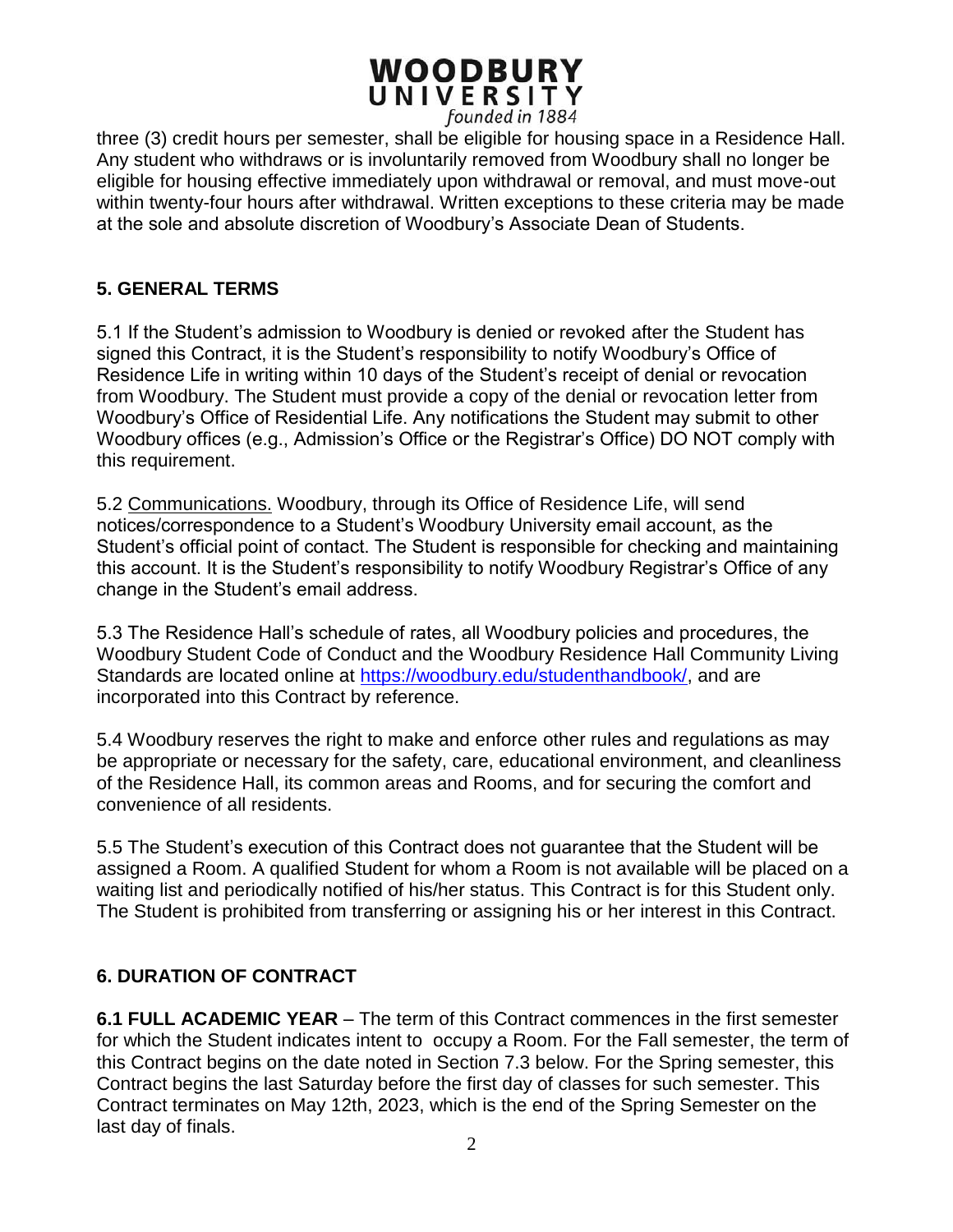**6.2 WINTER BREAK.** Notwithstanding anything in Section 6.1 to the contrary, the Residence Halls close for Winter Break at 12:00 PM on December 17th, 2022 and reopen at 8:00 AM on January 15th, 2023. The Student shall not remain in the Room or Residence Hall at any time during Winter Break, or return prior to the official reopening of the Residence Hall, without prior written permission from Woodbury; *provided, however,* on a case by case basis, and in Woodbury's sole and absolute discretion, Woodbury may permit the Student to remain in Student's Room during Winter Break, conditioned on the Student's execution of an amendment to this Contract or new agreement setting forth the rent and other terms of stay.

6.3 The Student is liable for all applicable rates and fees for the entire term of this Contract, regardless of occupancy, except as expressly provided to the contrary below.

6.4 Except as otherwise provided in this Contract, any Student occupancy prior to or beyond the term of this Contract will be billed at a rate of \$50.00 per night, in addition to any applicable improper check-out and damage fees.

#### **7. RATES/PAYMENT/MOVE-IN**

**7.1 PREPAID RENT.** Once Woodbury assigns a Room to the Student, the Student shall remit a rent prepayment of \$250.00 (the "**Prepaid Rent**") within 5 business days after notice.

**RENT PAYMENTS.** The Student agrees to pay Woodbury for the academic year the housing rate (the "**Rent**") listed on Woodbury's website: [https://woodbury.edu/student](https://woodbury.edu/student-life/living/housing/)[life/living/housing/.](https://woodbury.edu/student-life/living/housing/) Payments for Fall and Spring semester Rent is due at the Business Office by the deadlines set forth in the fee payment schedule published at: www.woodbury.edu. The Prepaid Rent will be credited against the Rent owed by the Student.

**7.2 LATE FEE.** Woodbury may impose a late fee for each delinquent payment under this Contract, equal to \$50 per missed payment. The parties agree that such charge is reasonable and liquidated damages for each delinquent payment because at this time it is impractical and difficult for the parties to determine the added costs to Woodbury resulting from the Student's delinquent payment. The Student's failure to receive a Rent payment statement from Woodbury does not waive or affect the Student's obligation to pay each Rent installment by the applicable due date.

**7.3 MOVE IN DATES** – Residence Halls are open to all students on Saturday, August 27, 2022 at 9:00 am. Students have the option to move in early. Early arrival is on Saturday, August 20, 2022 at 12:00 pm. As consideration for early move in, the Student shall pay an additional fee of \$572.00.

7.4 The Student's failure to satisfy his/her financial obligations may result in suspension, the withholding of registration, and/or the refusal to issue transcripts or a diploma.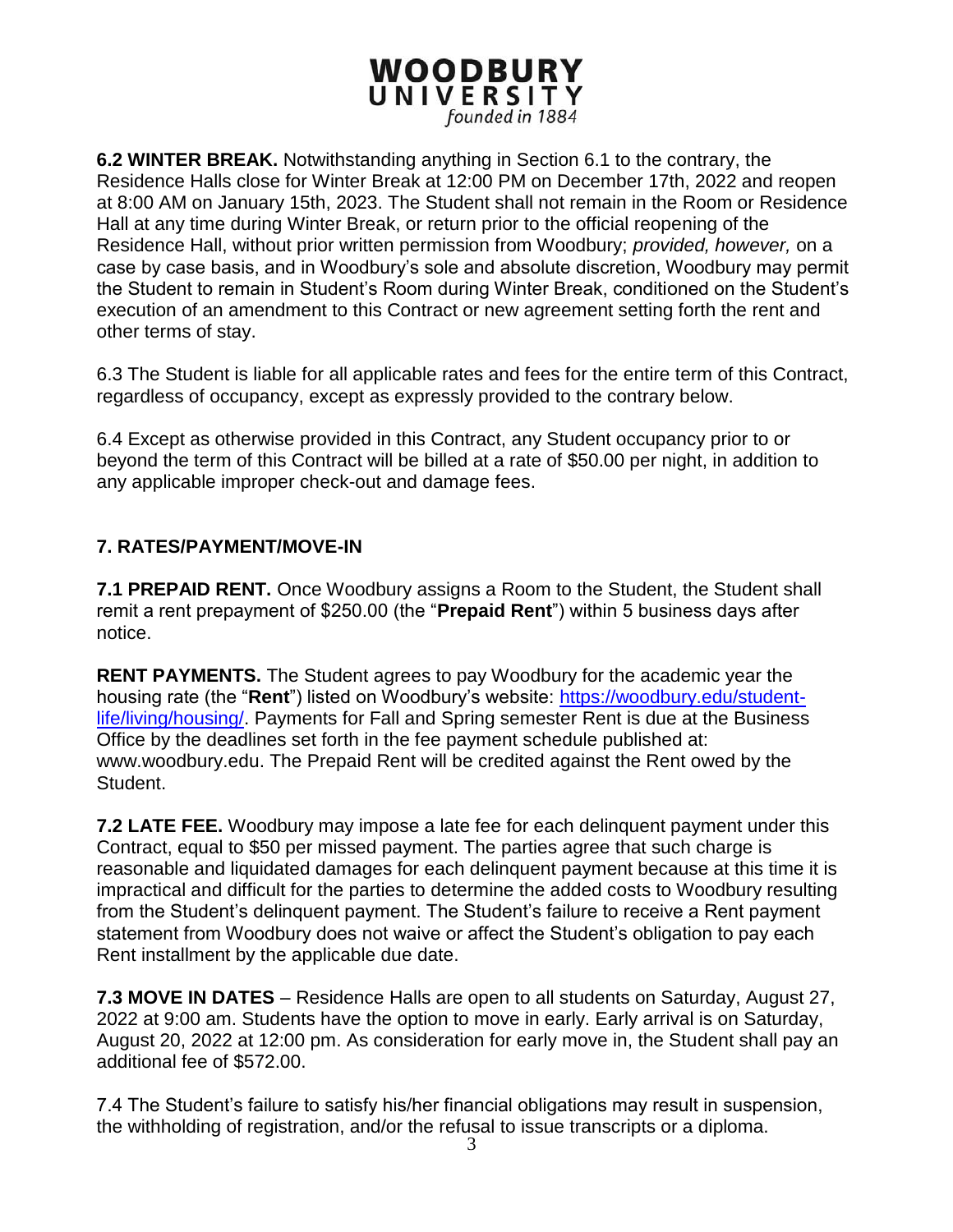7.5 Woodbury's failure to provide electricity, hot and cold water, heat and/or air conditioning, internet service shall not be a reason for reduction, abatement, or withholding of Rent or other payments, unless due to Woodbury's gross negligence or willful misconduct. No Rent adjustment or other compensation shall be claimed by the Student for inconvenience or discomfort from the making of repairs, improvements to facilities, or temporary service outages, provided Woodbury remediates such occurrences within a reasonable amount of time and with minimal inconvenience to the Student.

#### **8. CONTRACT TERMINATION BY THE STUDENT BEFORE CONTRACT TERM BEGINS**

8.1 The Student may cancel this Contract after Woodbury has assigned a Room to the Student, and before the Contract term begins, pursuant to the terms and conditions below. To terminate this Contract, the Student is required to notify Woodbury's Office of Residence Life in writing.

8.2 If the Student cancels by email, the email must include name the Student is requesting to cancel, and the reason for canceling. In event of an email cancellation, no confirmation of cancellation will be given by Woodbury unless requested.

8.3 If the Student prefers, the Student may mail a letter of cancellation via certified mail to: Woodbury University Office of Residence Life 7500 N. Glenoaks Blvd. Burbank, CA 91504. The postmark on the envelope sent by certified mail will be used as the date of official notification. Otherwise the date of receipt of such notice by Woodbury's Office of Residence Life will govern.

8.4 THE CANCELLATION DEADLINE APPLIES TO THE SEMESTER THE CONTRACT IS TO BEGIN.

#### **8.5 For Contracts beginning Fall Semester 2022**

8.5.1 CANCELLATION received by Woodbury on or before July 31, 2022 - the Student will receive a refund of \$100.00 of the Prepaid Rent, but not the Application Fee.

8.5.2 CANCELLATION received by Woodbury on and after August 1, 2022 - the Student will not receive a refund of the Prepaid Rent or the Application Fee.

8.5.3 A Student who fails to cancel this Contract by the last Saturday prior to the first day of class is considered a "No-Show", and is responsible for the full Rent for the entire term of this Contract (two semesters) regardless of the Student's lack of occupancy or failure to enroll in Woodbury.

### **8.6 For Contracts beginning Spring Semester 2023**

8.6.1 CANCELLATION received by Woodbury on or before January 2, 2023 - the Student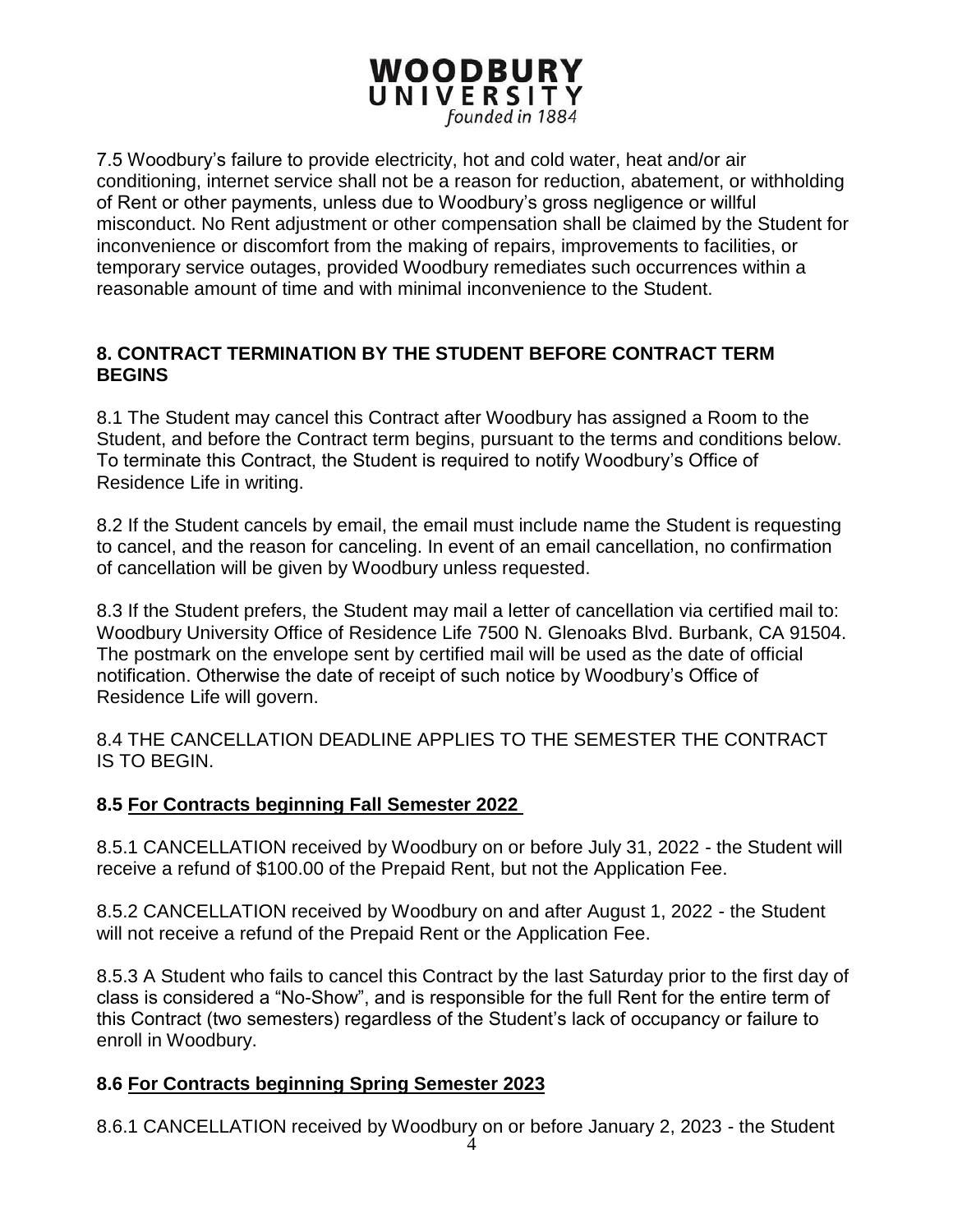will receive a refund of \$100.00 of the Prepaid Rent, but not the Application Fee.

8.6.2 CANCELLATION received by Woodbury after January 2, 2023 - the Student will not receive a refund of the Prepaid Rent or Application Fee.

8.6.3 A Student who fails to cancel this Contract by the last Saturday prior to the first day of class of Spring Semester is considered a "No-Show", and is responsible for the full Rent for the entire term of this Contract regardless of the Student's lack of occupancy or failure to enroll in Woodbury.

#### **9. CONTRACT TERMINATION BY THE STUDENT - AFTER CONTRACT TERM BEGINS**

9.1 If the Student terminates after this Contract after the term begins, the Student is responsible for the full Rent for the entire length of this Contract, except as otherwise provided herein. Prior to vacating the Room through the official check-out process (as outlined in Section 14 below), the Student must cancel the Contract via email or mail (as provided in Sections 8.2 and 8.3 above).

9.2 A Student desiring to terminate this Contract prior to the expiration of this Contract may, under certain conditions do so without full penalty, provided the proper documentation is submitted and approved, and only for reasons listed in Section 9.3 below.

9.3 A Student withdrawing from Woodbury for one of the following reasons will be charged a prorated amount (based on days of occupancy, except for withdrawal due to graduation or study abroad, as noted below) as determined by completing an official check-out as defined in Section 14 below: (1) Graduation, (2) Military, (3) Medical, (4) Marriage, (5) Study Abroad, or (6) Academic Dismissal (not due to disciplinary action).

9.3.1 Graduation withdrawal requires written verification of graduation from the Registrar's Office. Graduation release is not when the Student has completed his or her thesis, dissertation and/or course work, but at the end of the semester in which the Student is requesting to be released, as noted on the Official School Calendar.

9.3.2 Military withdrawal requires original military orders to be activated within the semester which the Student is requesting cancellation and withdrawal from Woodbury.

9.3.3 Medical withdrawal requires signed recommendation and supporting documentation from a licensed practicing physician. The supporting documentation must be submitted within 30 days from the occurrence date of the medical condition. **Woodbury First Aid will review and make recommendations to the Director of Housing for all medical withdrawal requests. All medical withdrawal requests are unique.** The types of situations that may warrant an approval of a Medical withdrawal include, but are not limited to, unexpected medical condition or change(s) to an existing medical condition. All requests for Medical withdrawals will be determined on a case by case basis.

9.3.4 For a Marriage release, the marriage must take place during the semester the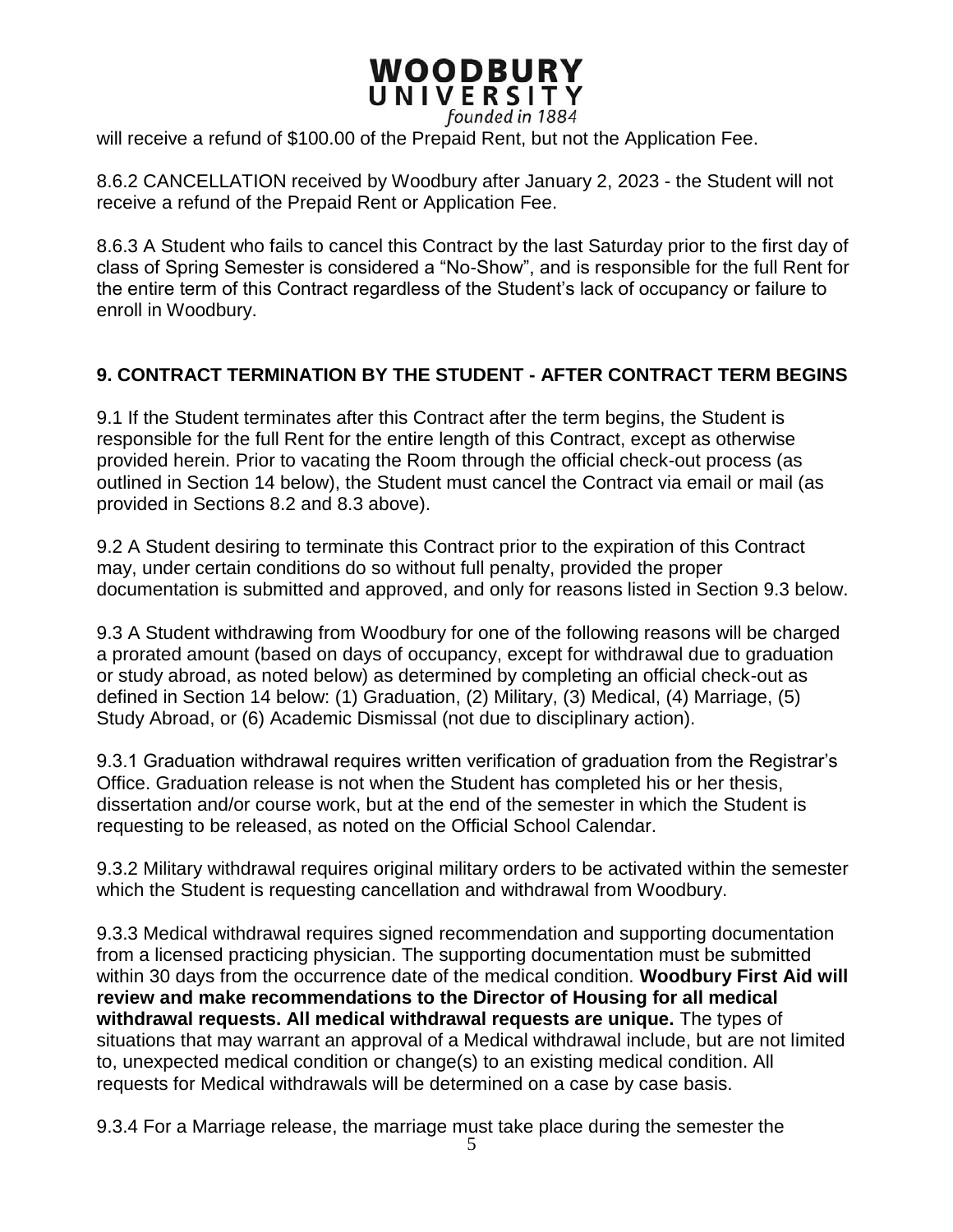Student is requesting the release. A marriage certificate must be submitted within 30 days of the marriage.

9.3.5 Study abroad release requires written verification of same from the Registrar's Office. Study abroad commences at the end of the semester in which the Student is requesting to be released, as noted on the Official School Calendar.

9.3.6 Academic Dismissal is defined by Woodbury Registrar's Office Rules and Regulations.

#### **9.3.7 No refunds will be granted to the Student in cases where the termination of the Contract is based upon disciplinary actions. The Student will be liable for the full Contract rate for the entire Academic Year.**

9.3.8 The Student will be notified by their official Woodbury University email account of the Student's housing cancellation and if applicable, dates by which the official check-out must be completed. The Student's failure to complete the official check-out will result in a daily charge of \$50.00 being billed to the Student's account until Woodbury receives the completed check-out information.

**9.4 The Office of Residence Life will make copies of the above requested original documents.** If any document is not in English, a certified English translation is required. Woodbury, through its Office of Residence Life, shall determine the sufficiency of the documentation presented. Otherwise, the Student will be responsible for Rent and other fees the remainder of this Contract.

### **10. CONTRACT TERMINATION BY WOODBURY**

Woodbury, through its University Office of Residence Life, may terminate this Contract by serving the Student with written notice to vacate the Room for any of the following reasons. If Woodbury terminates this Contract for any of the following reasons, the Student shall not be entitled to a refund of any portion of his or her Rent or other housing payments for the remainder of the Academic Year, except as expressly provided in this Contract or otherwise permitted by applicable law:

10.1 The Student's failure to pay Rent or any other housing charges when due. Until such sums are paid, Woodbury may place a "**HOLD**" on the Student's official transcript and will prevent subsequent registration at Woodbury.

10.2 The Student's noncompliance with (i) the terms and conditions in this Contract, (ii) any of Woodbury's rules or policies regarding Student conduct or (iii) Federal, State, and local laws.

10.3 Damage from fire, smoke or other causes making the Room or the Residence Hall uninhabitable.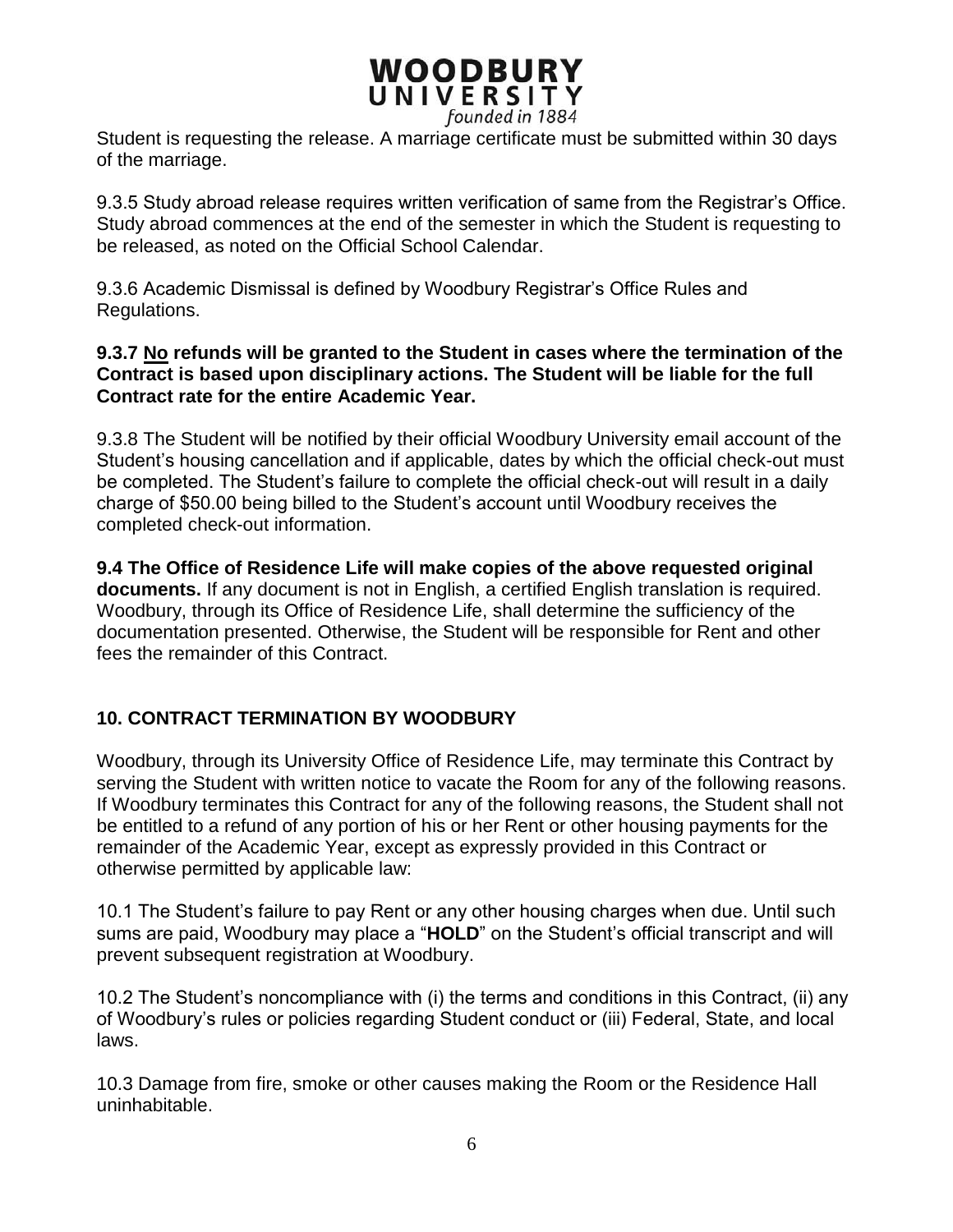10.4 The Student's failure to respect the rights of others through the creation of loud noise, obnoxious odor or other sensory disturbance which interferes with the quiet and peaceful enjoyment of the Residence Hall environment. Loud noise include, but are not limited to, excessive volume of radio, musical instruments, televisions, stereos, other amplified sound equipment, voices, gaming etc.

10.5 Behavior which, in Woodbury's sole and absolute discretion, has a negative impact on the living and learning environment of the other Students living in the Residence Hall.

10.6 The Student's malicious destruction of the common area furnishings and/or Woodbury property.

10.7 The Student's refusal to comply with the direction of Woodbury Staff, including Housing Staff acting in accordance with their duties and responsibilities.

10.8 The Student's false statements or misrepresentations in the Student's Application or during any Woodbury investigation concerning the Student's compliance with this Contract.

10.9 The Student's subleasing or sharing of the Room with another person (other than another student Woodbury has selected for occupancy in the Room).

10.10 The Student is dismissed or voluntarily withdraws from Woodbury.

10.11 Woodbury denies the Student's admission or readmission to Woodbury.

10.12 The Student fails to meet housing eligibility, financial, and/or academic requirements.

10.13 Woodbury, through its Office of Residence Life, may terminate this Contract and take possession of any Room at any time for violation of the provisions contained herein, or when it is in the best interest of Woodbury's Office of Residence Life, Woodbury University and/or the Student.

10.14 In addition, or as an alternative to terminating the Contract, Woodbury reserves the right to pursue the disciplinary procedures specified in all Woodbury policies and procedures, including but not limited to the Woodbury University Student Code of Conduct and the Woodbury University Office of Residence Life Community Living Standards for violations therein.

#### **11. HEALTH AND SAFETY ACTIONS BY WOODBURY**

11.1 Woodbury may temporarily suspend or terminate this Contract at any time if (i) Woodbury concludes in its sole and absolute discretion that, for health and safety reasons, such action is in the best interest of Woodbury or its student body and (b) such action is due to the existence or risk of infection caused by the novel coronavirus, COVID- 19, or any other virus, epidemic, pandemic or emergency that may affect the health or safety of Woodbury's students, even if the Student is virus-free. Woodbury may also temporarily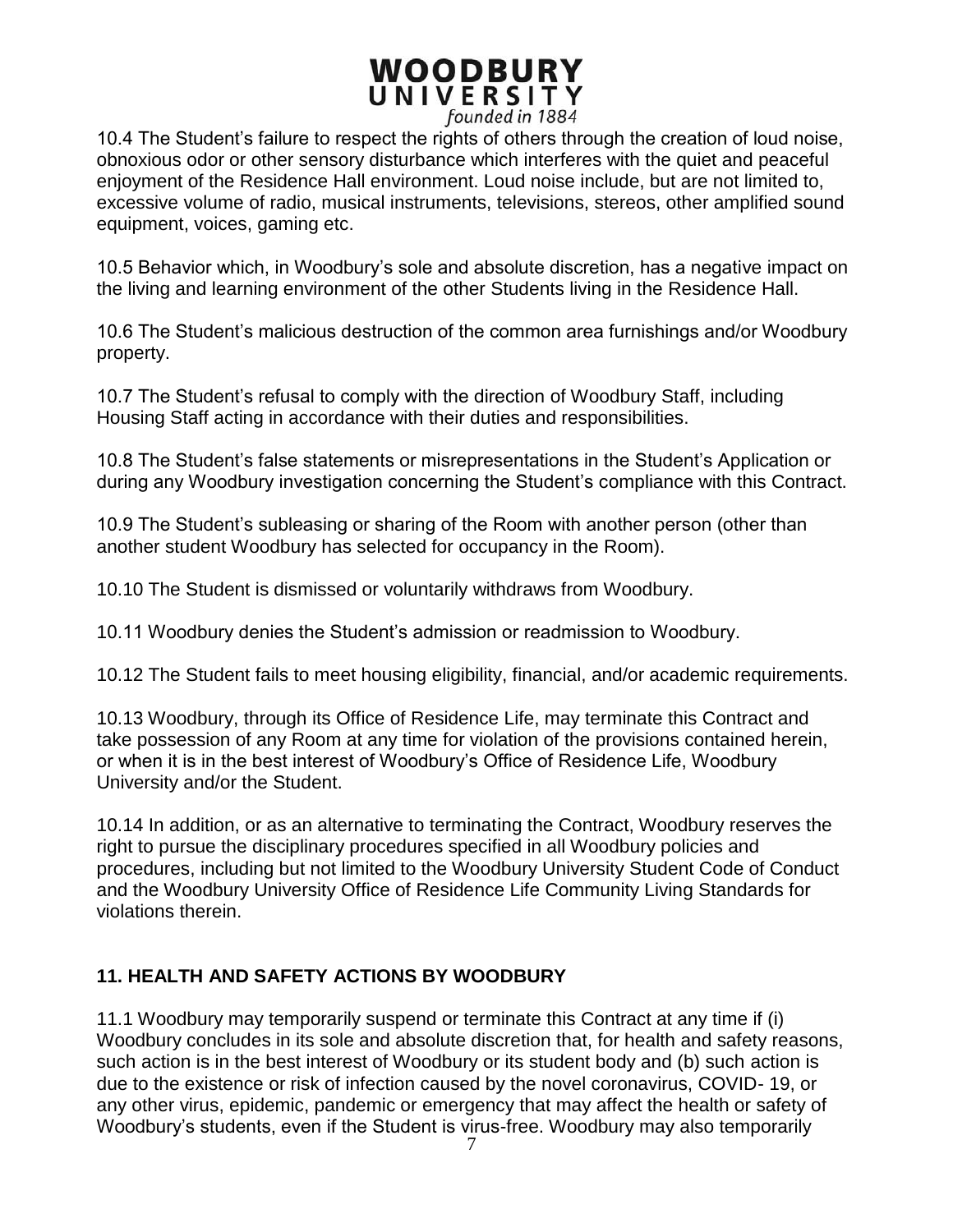suspend or terminate this Contract even if the Student previously contracted the virus, since the extent of immunity and the risk of reinfection are unknown.

11.2 Woodbury may also temporarily suspend or terminate this Contract at any time if an order, directive, ordinance or law issued by a local municipality, the State of California or the Federal government, or an order issued by a court of competent jurisdiction, requires Woodbury to cease providing student housing for a definite or indefinite period of time.

11.3 If Woodbury terminates this Contract, Woodbury's termination notice shall provide the Student not less than three business days' written notice of the termination date of this Contract. If Student fails to timely vacate the Student's Room, Woodbury may also impose applicable late fees in accordance with the terms of this Contract.

11.4 "Room and Board" charges are the Rent paid by the Student for the right to occupy a Room under this Contract and for a meal plan. If Woodbury terminates this Contract under this Section 11, Woodbury shall refund all unused Room and Board charges to the Student within 60 days after the date this Contract terminates. The amount of unused Room and Board charges shall be calculated as a fraction of the total Room and Board charges for the semester, the denominator of which is the total number of Boarding Days (defined below) in the applicable semester, and the numerator of which is the number of Boarding Days between the day after this Contract terminates and continuing through the end of the semester. For example, if (i) there are 120 Boarding Days in a semester and (ii) Woodbury terminates this Contract on the 30th Boarding Day, then (iii) Woodbury shall refund 75% of the Room and Board charges to the Student (90 remaining days  $\div$  120 total days = 75%). If Woodbury terminates this Contract before any semester commences, Woodbury shall refund 100% of the Room and Board charges for such semester to the Student.

11.5 The phrase "Boarding Days" means the time period commencing on the date noted in Section 6.1 or 7.3 above (as applicable) and ending as follows: (i) for the Fall semester, the last day before Winter Break (as noted in Section 6.2 above); and (ii) for the Spring semester, the last day of finals (as noted in Section 6.1 above).

11.6 If Woodbury decides to temporarily suspend this Contract, then this Contract shall remain in effect, subject to the following terms: (i) all references in this Section 11 to "termination" shall instead mean "suspension"; (ii) Woodbury shall refund all unused Room and Board charges to the Student for only the time period covered by the suspension; and (iii) the Student may reoccupy his or her Room after the suspension ends.

11.7 Woodbury reserves the right to (i) temporarily suspend this Contract on one or more occasions, (ii) terminate this Contract during or after a period of suspension and (iii) terminate this Contract without any prior suspensions.

11.8 If Woodbury suspends or terminates this Contract under this Section 11, Woodbury shall not owe an interest on the refunded Room and Board charges, not shall Woodbury have any obligation to refund any other fees, including but not limited to application fees, early arrival or occupancy fees, late fees, or room change fees. After the Student moves out and Woodbury inspects the Room, Woodbury may also require the Student to pay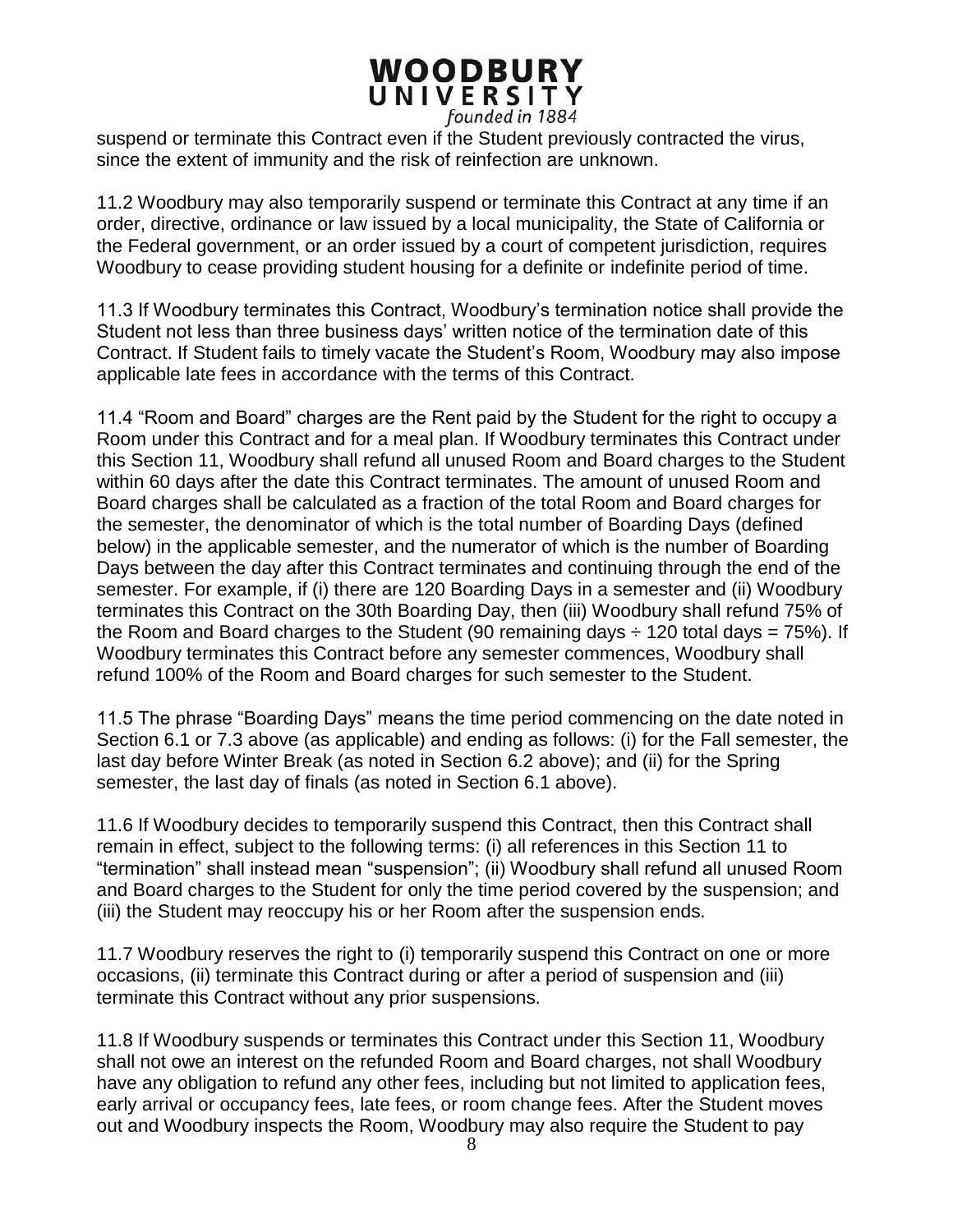applicable repair and/or replacement fees, in accordance with the terms of this Contract.

11.9 Due to the coronavirus pandemic, and in the interest of student health and safety, Woodbury also reserves the sole right to reassign the Student to a different Room, either temporarily or for the duration of the semester or academic year, which may require the Student to be quarantined or isolated for a time period determined by Woodbury. Certain rooms in the Residence Hall may not be appropriate for self-quarantine or self-isolation. During the time period Woodbury places the Student in quarantine, Woodbury may temporarily relocate the Student to alternative off campus housing. Woodbury's removal of the Student from a Residence Hall to isolate or quarantine does not constitute a termination of this Contract.

11.10 If any inconsistencies exist between the provisions in this Section 11 and any other term or provision in this Contract, the provisions in this Section 11 shall control.

#### **12. RESIDENCE HALL AND ROOM ASSIGNMENT PROCESS**

**12.1 ROOM ASSIGNMENT** - Room assignments are made without regard to race, creed, color, or national origin. Assignment priority is based on the Room Selection Process if applicable, or date of receipt of the Application and this Contract along with the required deposit.

**12.2 ROOM PREFERENCES** - Assignment to a preferred Residence Hall or Room is contingent upon availability and is **NOT GUARANTEED.** *If desired space is not available, Woodbury will assign the Student any available Room in either Residence Hall. The Student does not have the right to terminate this Contract if a desired Residence Hall, Room or style is unavailable.* The Student and any desired roommates should submit their requests simultaneously; Woodbury will consider each such request, but cannot guaranty such placement.

**12.3 CONSOLIDATION** –Woodbury, through its Office of Residence Life, reserves the right to reassign Student for the purpose of consolidation and to schedule unoccupied Rooms and beds for guests' and other students' usage throughout the year. Where there is a vacant bed in a multi-bed Room, it must be maintained in a manner by the occupant(s) that will allow a newly assigned Student to move in immediately. Woodbury, through its Office of Residence Life, reserves the right at all times to make temporary assignments and to assign or reassign accommodations for the benefit of Woodbury, the Student, Woodbury's Office of Residence Life, or other students in a Room or Residence Hall.

12.4 Woodbury reserves the right to assign Student to temporary housing, such as converted study rooms, if a regular Room is not available.

**12.5 ROOM CHANGES** – Room changes require written authorization from Woodbury's Office of Residence Life. There is a charge of \$150.00 for any unauthorized Room change. More than one Room change in a given academic year will result in a Room change fee of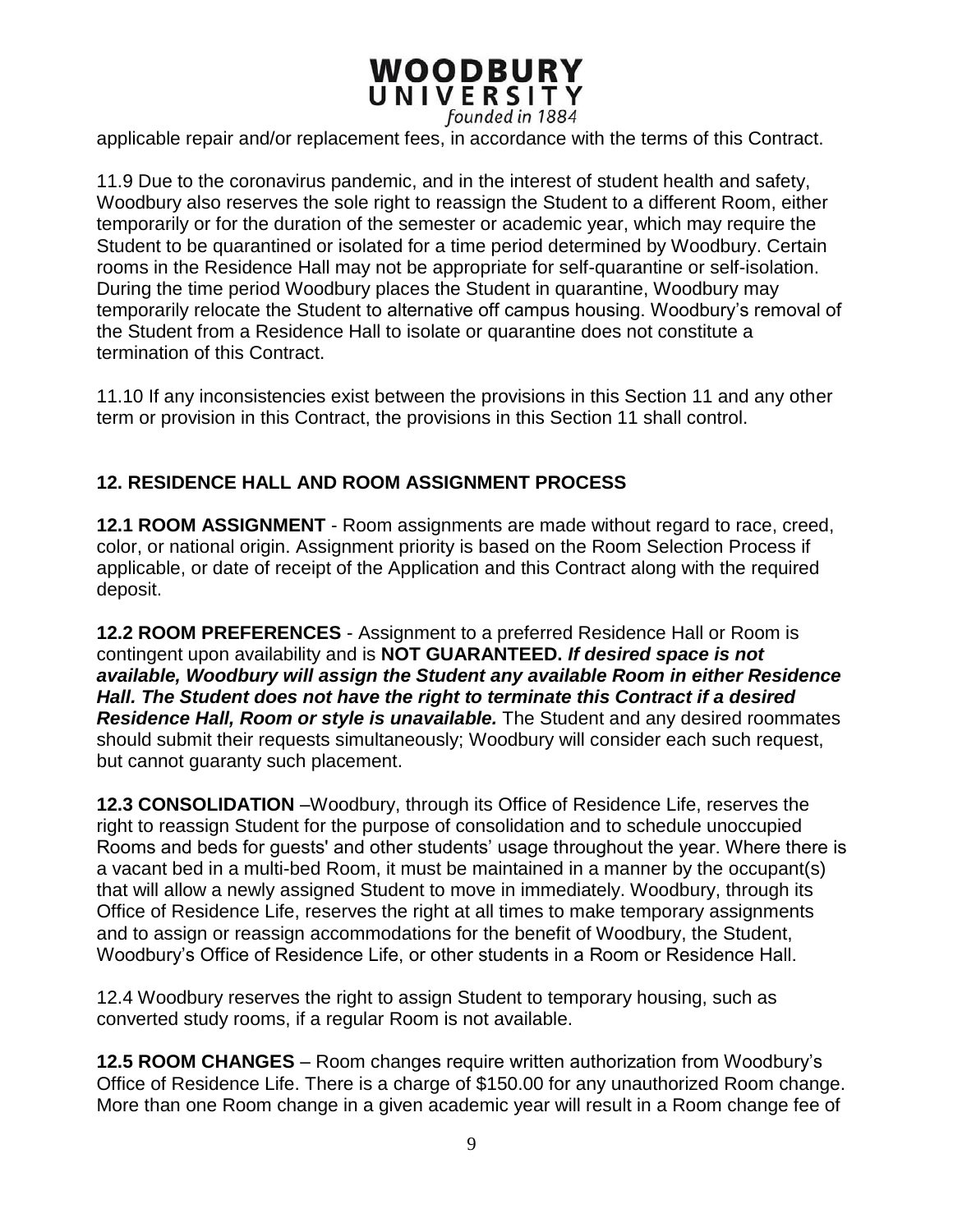

\$100 per instance.

#### **13. ACCESS TO ROOM**

Woodbury shall at all times during the term of this Contract retain legal ownership and ultimate possession and control of the Student's Room and Woodbury's property located in such Room. Woodbury reserves the right to maintain and preserve the Residence Halls. Woodbury housing staff and facilities personnel may enter the Student's Room at any reasonable time for safety inspection, maintenance, cleaning, inventories, epidemic or emergency, to claim Woodbury property, pest control, occupancy verification and/or general repair. The Student hereby authorizes Woodbury personnel to allow access to the Student's room when access is requested by any law enforcement officer possessing a valid search or arrest warrant. Woodbury reserves the right to remove and hold in storage any items deemed hazardous to the Residence Hall or its occupants (e.g., explosives, firearms, propane, gas, alcohol, chemicals, open flame burning items, hunting bows and weapons).

#### **14. OFFICIAL CHECK OUT**

14.1 A Student is not officially checked out of the Room or Residence Hall until all of the following occur: (1) the Student has removed all personal property from the Room; (2) the Room has been cleaned by the Student; and (3) the proper check out records and keys have been received by Woodbury's Office of Residence Life. Failure to meet the scheduled check out time or appointment will result in a \$100.00 minimum late check-out fee, with an additional \$50.00 per hour, not to exceed \$250.00. The Student is liable for all Room and housing charges, regardless of occupancy, until the day an authorized official of Woodbury University Office of Residence Life confirms that the Student has properly checked out. A transcript "Hold" may be placed against the Student who moves out of the Room without complying with the terms of this Contract, and until the Student satisfies all terms and conditions of this Contract.

14.2 Personal property that the Student fails to remove may be removed, inventoried, and stored by Woodbury up to 30 days. If the Student fails to claim or take possession thereof, it will be deemed abandoned and may be donated to a local charity. Woodbury University Office of Residence Life bears no liability for damage to property involuntarily removed, where the Student refuses to take control.

#### **15. INSURANCE RESPONSIBILITY**

15.1 Woodbury, its officers, employees or agents are not responsible for the loss, damage, or destruction of the Student's personal property. Although precautions are taken to maintain adequate security and maintenance, Woodbury does not assume any legal obligation to pay for injury to persons (including death), or loss of or damage to items of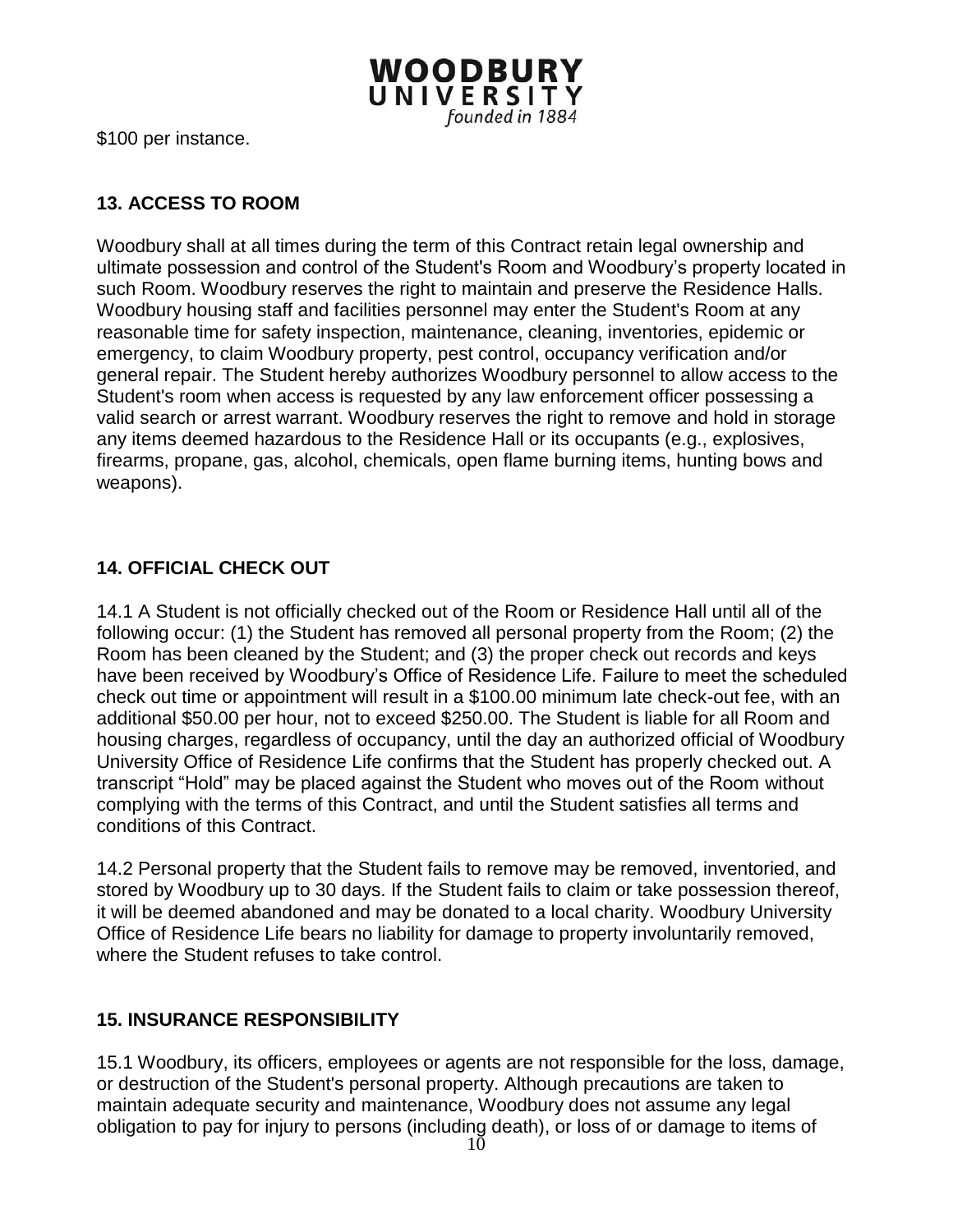personal property which occurs in its buildings (including its Residence Halls and the Room) or on its grounds, prior to, during, or subsequent to the term of this Contract.

**15.2 The Student is strongly encouraged to purchase and maintain appropriate rental insurance, or confirm that their family homeowner's policy will cover such possible losses. If insurance coverage is desired, it is the Student's responsibility to acquire such coverage.**

#### **16. STUDENT RESPONSIBILITIES**

The Student must comply with all of the following requirements during the term of this Contract. The Student's violations of any of the following provisions may result in fines, sanctions, probation, termination, suspension from Woodbury University, or any combination of the above.

#### **16.1 DAMAGES**

16.1.1 The Student is responsible for the condition of the Room and all furnishings, which are assigned to Student (and to the Student's roommate(s), as applicable). The Student is responsible for maintaining the cleanliness of his/her Room.

16.1.2 The Student is responsible for damages in the assigned Residence Hall or Room, including the cost to repair or replace all damaged items, whether caused by the Student or guest of the Student.

16.1.3 The Student is individually responsible (and jointly and severally liable, in shared Rooms) for the cost of cleaning, replacement or repair of any breakage or damage within his or her Room and surrounding area.

16.1.4 The Student is jointly and severally liable (along with other students in the Residence Hall) for the cost of replacement or repair of any breakage or damage in the common areas within the assigned Residence Hall where the responsible person(s) remains anonymous. Charges will be equally assessed as collective liability upon each member of the assigned Room or Residence Hall in which the Student resides.

16.1.5 Charges for damages and/or cleaning shall be assessed against the Student's account, which may result in a hold being placed on registration/graduation and/or the issuance of a transcript.

**16.2 ALTERATIONS.** No changes will be made to the Room or the Residence Hall by the Student without written permission from the Director of Residence Life. This includes, but is not limited to: shelves, partitions, clothesline, lofts, window coverings, wallpaper, painting, plumbing, electrical, heating, other structural changes or alterations to furniture, or the removal of Woodbury University furniture and its replacement with items owned by the Student.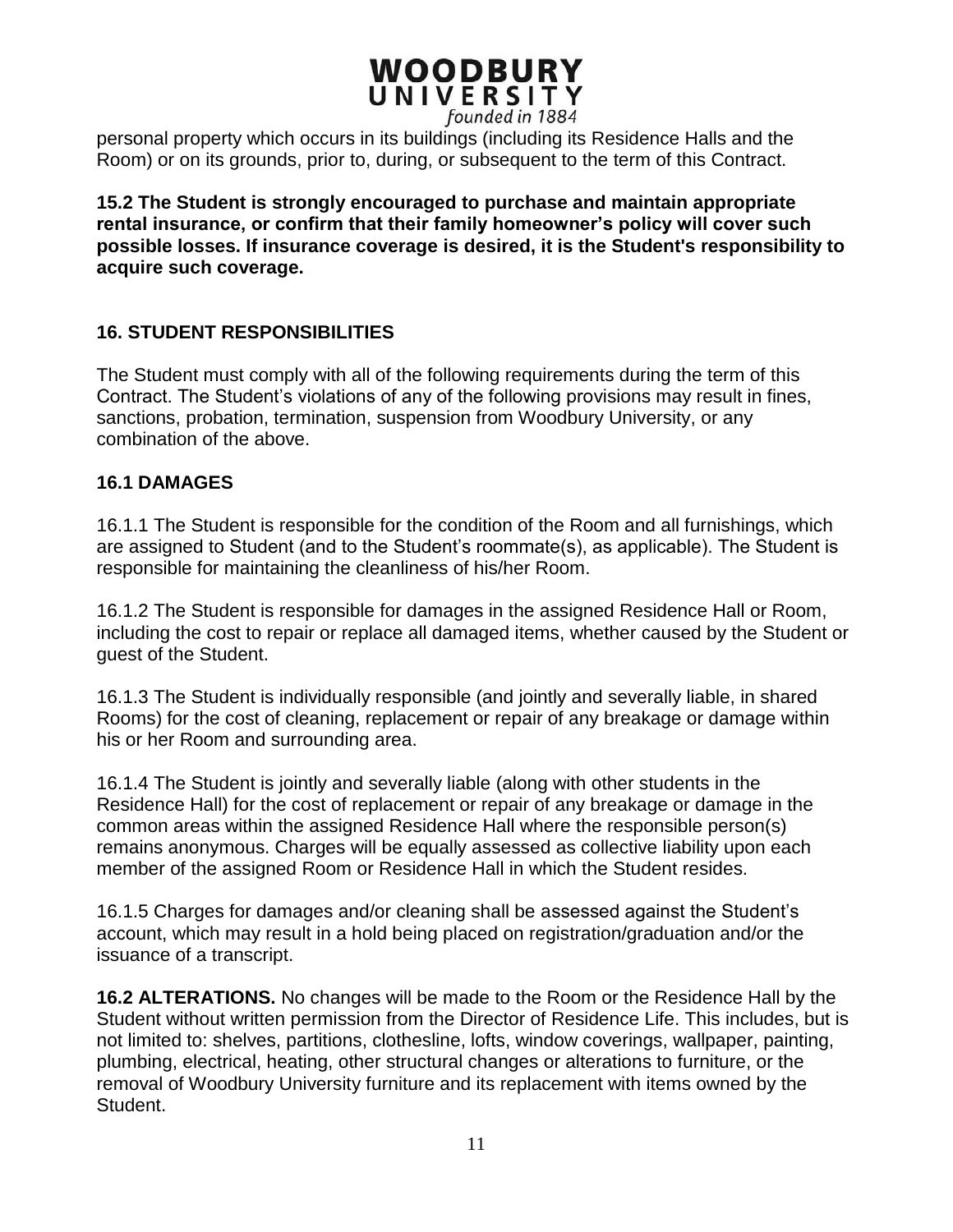**16.3 PERSONAL PROPERTY AND STORAGE REGULATIONS.** The following may be allowed in each Student's Room: (i) one microwave oven (rated less than 700 watts); (ii) one single-serve coffee machine; (iii) one mini-refrigerator (must be 3.0 cubic feet or smaller, 1.5 amps or smaller rating, Energy Star Qualified); (iv) clocks and radios; (v) stereo equipment; (vi) one television; (vii) computers; and (vii) or other low-wattage appliances typically found in college dormitory rooms. Except as expressly noted above, Student shall not use or store in Student's room, any storage area or common area, any of the following:

16.3.1 Firearms, ammunition, explosives (including firecrackers and fireworks), weapons, hunting bows, arrows, paint ball guns, pellet or BB guns, knives, martial art equipment, hazardous chemicals, gasoline driven vehicles of any kind, vehicle parts, heavy repair equipment or accessories to any vehicle or engine parts

16.3.2 Electrical items, other than as noted above.

- 16.3.3 Exterior television or radio antennas or satellite dishes
- 16.3.4 Waterbeds or water-filled furniture
- 16.3.5 Motorcycles of any type
- 16.3.6 Neon signs
- 16.3.7 Open flame-burning or coiled items/hot plates
- 16.3.8 Halogen-torchiere lamps, kerosene heaters and heat lamps

16.4 The Student's Room shall not be used for commercial, solicitation or other business purposes.

16.5 The Student's Room shall not be sublet or assigned; this is cause for immediate eviction.

16.6 The Student is responsible for cleaning his or her Room, removing waste materials regularly, and maintaining reasonable sanitation and safety standards. Rooms are subject to regularly scheduled inspections. Failure to maintain the Student's Room in a safe and sanitary condition is grounds for termination of this Contract.

16.7 The Student is prohibited from changing or tampering with any Woodbury University locks, or installing new or additional locks or deadbolts. The Student shall not alter or duplicate any Residence Hall or exterior door keys. Any Student in possession of any duplicated keys will be charged for re-keying the Room and the exterior doors (as applicable).

16.8 The Student is prohibited from loaning or allowing another person(s) the use of their keys or ID card to gain access to a Residence Hall.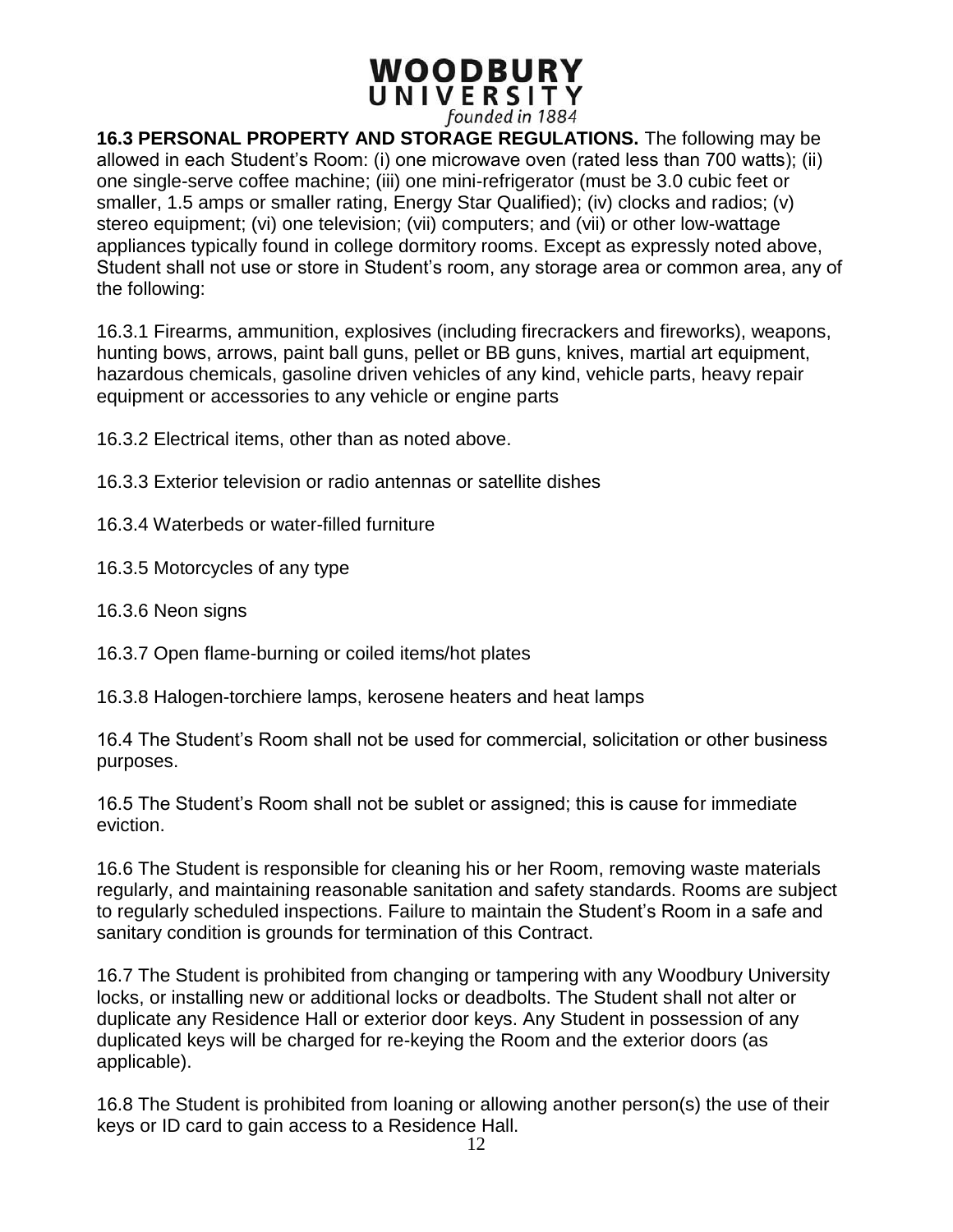16.9 Woodbury University Housing policies do not permit gambling, alcohol, or illegal drugs. The Student shall comply with such policy while in the Room or Residence Hall.

16.10 The Student is prohibited from having any animals of any type, **except for certified assistant or emotional support animals as** determined in accordance with the Woodbury University ADA policy, in the Residence Hall, Room or adjacent grounds, with the sole exception of harmless aquatic fish in aquariums of 10 gallons or less. Pets, including pets of visiting guests, are prohibited in or around the Residence Halls and Room.

16.11 The Student is responsible at all times for all activities in his or her assigned Room in accordance with this Contract, Woodbury University Housing policies, and applicable federal, state, and local laws.

16.12 The Student shall not threaten, disturb, harass, or interfere with any Woodbury staff in performance of their duties and responsibilities.

16.13 Furniture or plants from common areas, lounges and study areas are not allowed in the Student's Room.

16.14 No Student or guest may tamper with any fire equipment (e.g., pull alarms), hoses, fire extinguishers, heat sensors, smoke detectors (including batteries), sprinkler heads, etc. The Student's violation of any of the above will result in a fine and/or notification to Student Affairs and/or local law enforcement agencies for possible criminal charges.

**16.15 EMERGENCY EXIT ONLY.** Emergency Exit doors are to be used only in the case of emergency. The Student's use of doors marked "Emergency Exit Only" for nonemergencies creates a potentially unsafe environment for all students, and therefore will result in a \$100.00 fine for each person identified. Further, any Student or guest improperly using these exit doors may be removed from the Residence Hall and will be disciplined in the Student conduct process.

#### **17. STUDENT NONCOMPLIANCE**

If the Student fails to comply with any of the terms and conditions of this Contract, Woodbury, through its University Office of Residence Life, may take the following actions against the Student:

17.1 Cancel this Contract on three days' written notice.

17.2 Serve notice to vacate the Room pursuant to applicable Woodbury University policies and state laws.

17.3 Take action to recover the cost of damage caused by the Student and/or his or her guest(s) (invited or otherwise).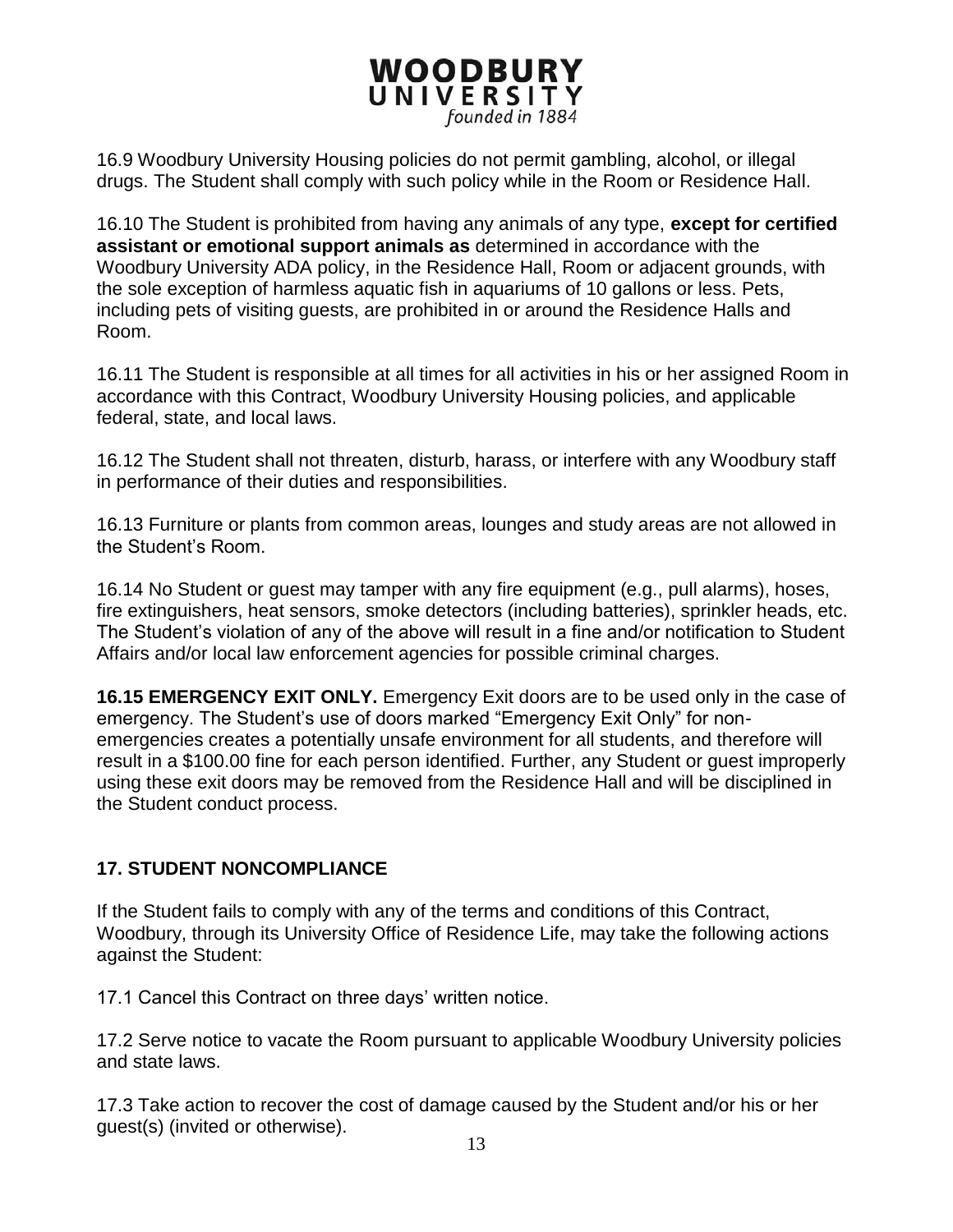17.4 Utilize any and all remedies, including equitable and legal, judicial and/or administrative relief, which are available.

## **18. OVERNIGHT GUEST(S)**

Guests are welcome to stay in the Residence Halls for a period of up to three consecutive nights, with an aggregate maximum of ten nights per Semester, provided all of the following conditions are met: (a) the Student notifies his or her Residence Hall's staff of the name and length of stay of the overnight guest; (b) bed space is available; (c) the Student extending the invitation is present during the guest's stay at all times; (d) overnight guests are acceptable to all roommates, since another student's right to occupy his/her Room without the presence of an overnight guest shall take precedence over the right of Student roommate to host an overnight guest; (e) the Student assumes responsibility for all the guests' actions, damages and violation of rules; (f) guests must adhere to all federal, state and local laws, and Woodbury University and the Office of Residence Life policies; (g) use of community bathrooms, including shared bath areas in suites by members of the opposite sex, is prohibited; (h) and (i) overnight cohabitation is prohibited. Guests will be subject to immediate eviction if their behavior is deemed inappropriate or violates these provisions.

#### **19. FOOD SERVICE**

19.1 As a condition to occupying the Room, the Student hereby acknowledges and agrees to participate in Woodbury's meal plan during the entire term of this Contract. The Student shall select a meal plan through the housing selection process. If Student fails to select a meal plan, the Student shall be automatically assigned a meal plan at the discretion of Woodbury's Office of Residence Life.

19.2 No refunds are made for missed meals. Meal plans are non- transferable. Students shall not be entitled to any refund for unused meals. Meal plan payments are due and payable according to the same schedule as each semester's Rent payment. The Student is financially responsible for the meal plan charges.

#### **20. MODIFICATION/COLLECTION EXPENSES**

The Student will pay the charges for the Residence Hall on or before the dates specified in Woodbury's schedule of rates published online. Woodbury University Office of Residence Life reserves the right to increase Room rates upon 30 days' written notice to the Student. Any collection costs incurred by Woodbury in closing the Student's account will be assessed to the Student and will become part of the Student's total financial obligation to Woodbury. **If the Student's account is not satisfied within four weeks of the end of the semester, the Student's account will be sent to collections.**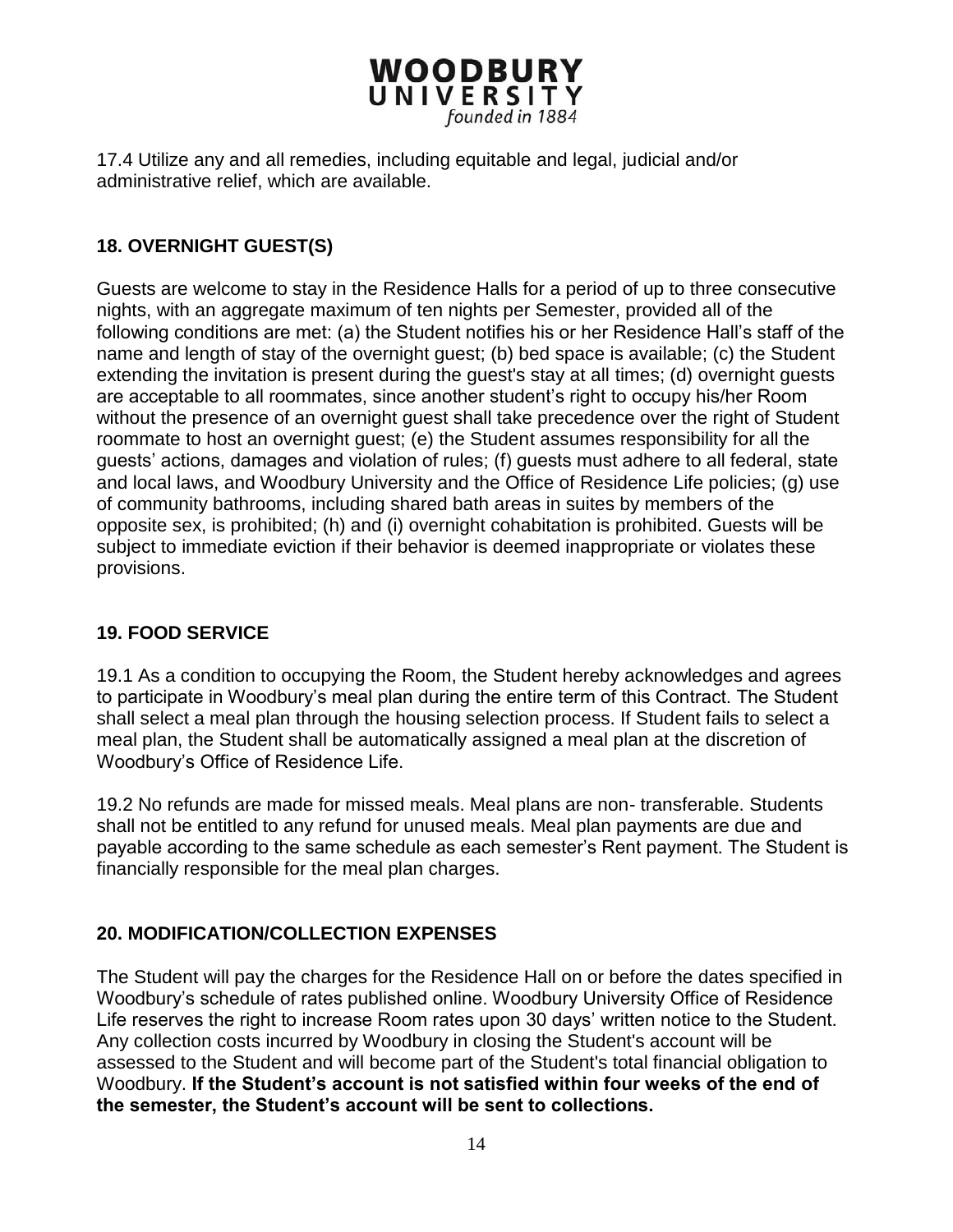# **WOODBURY** UNIVERSITY

founded in 1884

#### **21. WOODBURY UNIVERSITY STANDARDS**

Woodbury reserves the right to refuse housing to any Student who is unwilling to abide by Woodbury's standards, policies and regulations, or who demonstrates behavior which is incompatible with the maintenance of order and propriety of an educational environment or the health and welfare of other students in the Residence Hall.

#### **22. COSTS/FEES**

The Student agrees to pay all damages, expenses, court costs and reasonable attorneys' fees, whether or not court proceedings are necessary, that may be incurred in enforcement of Woodbury's rights under this Contract, including but not limited to in any action for collection of sums due hereunder.

#### **23. MENINGITIS INFORMATION**

Meningitis is an infection of the fluid of a person's spinal cord and brain. The two major types are viral and bacterial. Meningococcal disease is a contagious, but largely preventable infection of the spinal cord fluid and the fluid that surrounds the brain. Meningococcal disease is a serious condition that can lead to death within only a few hours of onset; one in ten cases is fatal, and one in seven survivors of the disease is left with severe disabilities, such as the loss of a limb, mental retardation, paralysis, deafness or seizures. Scientific evidence suggests that college students living in dormitory facilities are at a moderately increased risk of contracting meningococcal disease and immunization against meningococcal disease will decrease the risk of the disease. The Student acknowledges that he/she has received this information about meningococcal disease and is aware of Woodbury's immunization requirements.

#### **24. RESIDENCE LIFE PROGRAMS ASSUMPTION OF RISK**

Many programs, activities and workshops may involve risks of injury, property damage and other dangers associated with participation in such activities. Dangers peculiar to such activities include, but are not limited to: Hypothermia, broken bones, strains, sprains, bruises, drowning, concussion, heart attack and heat exhaustion. If the Student chooses to participate in any **Residence Life Program**, he/she understands and realizes that there are inherent risks, hazards and dangers involved including the training, preparation for, and travel to and from such activities. It is the responsibility of each participant to engage only in those activities and programs for which he/she has the prerequisite skills, qualifications, preparation and training. Woodbury University does not warrant or guarantee in any respect the competency or mental or physical condition of any trip leader, vehicle driver, instructor, or individual participant in any athletic, recreational, adventure program or workshop. By choosing to participate in programs and activities sponsored by Residence Life, the Student understands and accept the risks and damages associated with such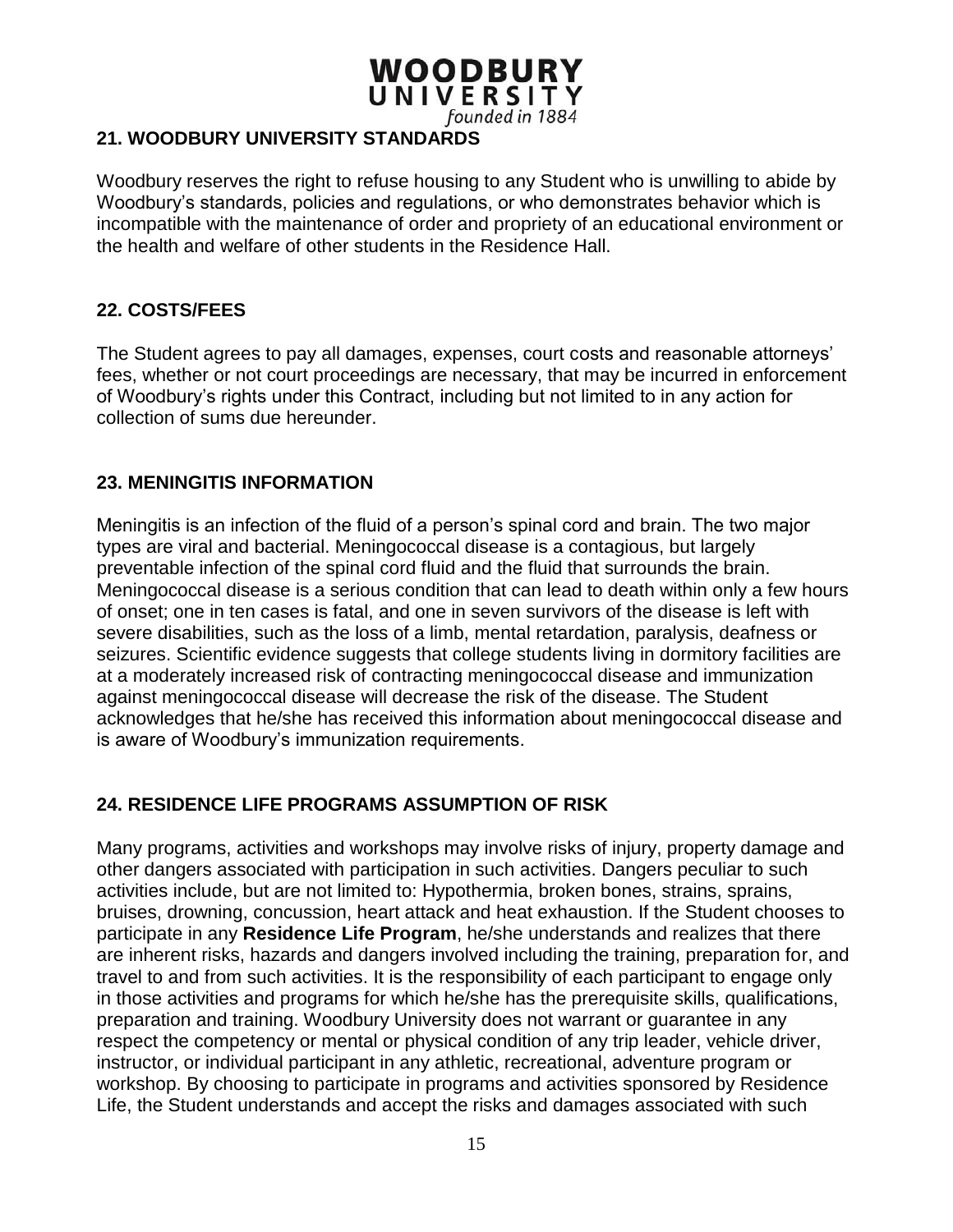

participation.

#### **25. HOLD HARMLESS**

The Student understands that by residing in a Residence Hall, the Student is assuming the risks associated with communal living and, as in any shared living environment, those risks include potential exposure to contagious viruses, including the novel coronavirus. The Student therefore agrees to release Woodbury, its agents, and employees from any and all damages, liability, claims, expenses, or loss (collectively, "Claims") resulting from or arising out of the Student's occupancy of a Room, including those related to the potential exposure to contagious viruses like the coronavirus, and to indemnify and hold harmless Woodbury, its agents, and employees from any Claims resulting from or arising out of the Student's breach of the terms and conditions of this Contract.

#### **26. MEGAN'S LAW NOTICE**

Woodbury is required by law to provide the following notice to the Student: Notice: Pursuant to Section 290.46 of the Penal Code, information about specified registered sex offenders is made available to the public via an Internet Web site maintained by the Department of Justice at [www.meganslaw.ca.gov.](http://www.meganslaw.ca.gov/) Depending on an offender's criminal history, this information will include either the address at which the offender resides or the community of residence and ZIP Code in which he or she resides.

#### **27. INFORMATION ABOUT BED BUGS**

27.1 Bed bug Appearance: Bed bugs have six legs. Adult bed bugs have flat bodies about ¼ of an inch in length. Their color can vary from red and brown to copper colored. Young bed bugs are very small. Their bodies are about 1/16 of an inch in length. They have almost no color. When a bed bug feeds, its body swells, may lengthen, and becomes bright red, sometimes making it appear to be a different insect. Bed bugs do not fly. They can either crawl or be carried from place to place on objects, people, or animals. Bed bugs can be hard to find and identify because they are tiny and try to stay hidden.

27.2 Life Cycle and Reproduction: An average bed bug lives for about 10 months. Female bed bugs lay one to five eggs per day. Bed bugs grow to full adulthood in about 21 days.

27.3 Bed bugs can survive for months without feeding.

27.4 Bed bug Bites: Because bed bugs usually feed at night, most people are bitten in their sleep and do not realize they were bitten. A person's reaction to insect bites is an immune response and so varies from person to person. Sometimes the red welts caused by the bites will not be noticed until many days after a person was bitten, if at all.

27.5 Common signs and symptoms of a possible bed bug infestation: (i) small red to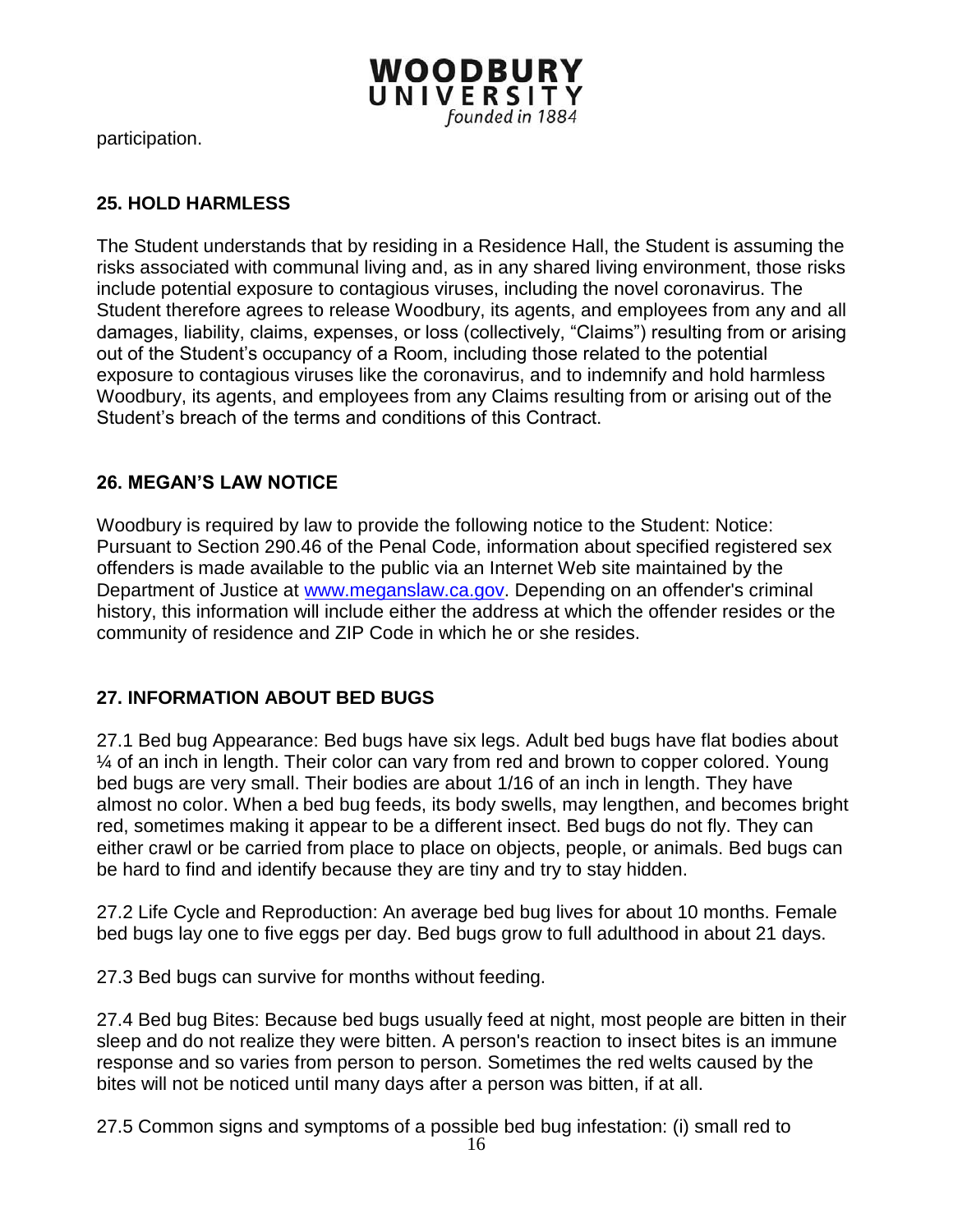reddish brown fecal spots on mattresses, box springs, bed frames, mattresses, linens, upholstery, or walls. (ii) molted bed bug skins, white, sticky eggs, or empty eggshells; (iii) very heavily infested areas may have a characteristically sweet odor; (iv) red, itchy bite marks, especially on the legs, arms, and other body parts exposed while sleeping. However, some people do not show bed bug lesions on their bodies even though bed bugs may have fed on them.

27.6 For more information, see the Internet Web sites of the United States Environmental Protection Agency and the National Pest Management Association.

27.7 Actions to Control Bed Bugs. Student agrees to prevent and control possible bed bug infestation by routinely taking the following precautions: (i) check for hitch-hiking bed bugs, and inspect your clothing, luggage, shoes and personal belongings for signs of bed bugs before re-entering your Room; (ii) check backpacks, shoes and clothing after using public transportation or visiting theaters; (iii) after guests visit, inspect beds, bedding and upholstered furniture for signs of bed bug infestation; (iv) report any problems immediately to Woodbury (even a few bed bugs can rapidly multiply to create a major infestation that can spread to other units); and (v) cooperate with pest control efforts to facilitate the detection and treatment of bed bugs. Student waives any claims of any nature against Woodbury for any losses, damages and expenses as a result of the negligence of Student or any guest occupying or using the Room. Further, Woodbury shall not be liable for any loss of Student's personal property as a result of an infestation of bedbugs.

# **28. LEAD-BASED PAINT (FOR HOUSING IN SOUTH HALL)**

28.1 Lead Warning Statement. Housing built before 1978 (which includes South Hall) may contain lead–based paint. Lead from paint, paint chips, and dust can propose health hazards if not managed properly. Lead exposure is especially harmful to young children and pregnant women. Before renting pre-1978 housing lessors must disclose the presence of lead–based paint and/or lead–based paint hazards in dwelling. Lessees must also receive a federally-approved pamphlet on lead poisoning prevention.

28.2 Woodbury's Disclosure. Woodbury has no current knowledge of the presence of leadbased paint and/or lead–based hazards in South Hall.

28.3 No Records or Reports. Woodbury has no reports or records pertaining to lead-based paint and/or lead-based paint hazards in South Hall.

28.4 Student's Acknowledgement. By signing this Contract, Student acknowledges receiving the above information and further acknowledges receiving a copy of the EPA/HUD lead hazardous information pamphlet entitled "Protect Your Family from Lead in Your Home". Students may also download such pamphlet at: [https://www.epa.gov/lead/protect-your-family-lead-your-home.](https://www.epa.gov/lead/protect-your-family-lead-your-home)

28.5 Certification of Accuracy. By signing below, the parties have reviewed the information and certify, to the best of their knowledge, that the information they have provided is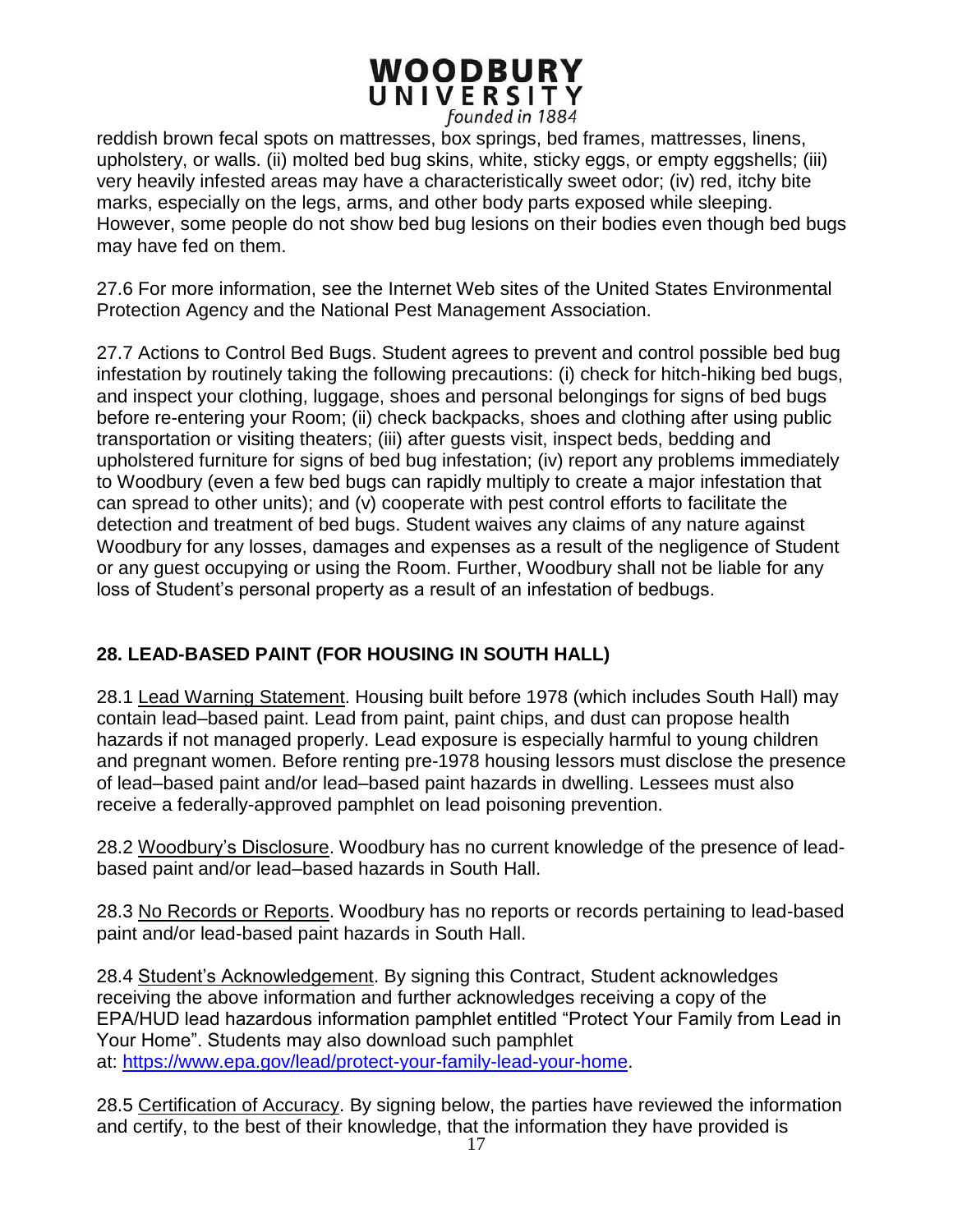accurate.

### **29. ASBESTOS DISCLOSURE (FOR HOUSING IN SOUTH HALL)**

South Hall was built prior to 1979, when asbestos was used as a material in the construction of buildings. Woodbury has no actual knowledge whether South Hall contains asbestos-containing materials ("ACM"). Woodbury has not inspected every part of every pre-1979 building for ACMs, and therefore makes no representations or warranties about the existence or non-existence of ACMs, except as may be disclosed herein. If the Room contains ACMs, please note the following information regarding these materials:

**WOODBURY** UNIVERSITY

founded in 1884

29.1 Asbestos is a mineral that readily separates into long, flexible fibers suitable for construction use because of their strength, heat-resistance and durability. ACMs are manufactured construction material which contain more than 1/10 of 1% asbestos by weight. Prior to 1979, ACMs were commonly used in acoustic ceiling material, paper tape, heating and cooling ducts, and certain types of floor tiles. Release of asbestos fibers may result in exposure and potential health risks from that exposure. Asbestos is contained in the Proposition 65 a published list of naturally occurring and synthetic chemicals known to the State of California to cause cancer.

29.2 Student shall notify Woodbury immediately, in writing, preferably via the Facilities and Maintenance work order system: (a) if there is any damage to or deterioration of the ceiling, walls, or floor tiles in the Room or building, including (without limitation) loose, cracking, hanging, or dislodged material, water leaks, or stains in the ceiling, walls, or floor tiles; or (b) upon the occurrence of any of the activities described above. Nothing contained herein shall allow Student to avoid its obligations under this Contract.

#### **30. NOTICES TO WOODBURY; NOTICE FOR ROOM PAYMENTS**

The name, telephone number, and usual street address of Woodbury or its authorized agent for (i) receipt of personal service of process, (ii) receiving all notices and demands is and (iii) at which personal service for Woodbury's authorized property manager may be effected is: Shannon Savage, Associate Dean of Students, 8700 N. Glenoaks Blvd. Burbank CA 91504, 818-252-5252. The name and address of the person or entity to whom all Room payments shall be made is: David Leung, Vice President of Finance and Accounting, Woodbury University, 7500 N. Glenoaks Blvd, Burbank, CA 91504. The phone number for the recipient of such payments is: (818) 767-0888.

#### **31. NO WAIVER**

No term or condition of this Contract can be waived and no statement made by Woodbury or its agents is considered a waiver of any term or condition of the Contract, whether expressed or implied. Failure of Woodbury to enforce or pursue any of its rights hereunder shall not act as a waiver of that right or any other right to later exercise any right or enforce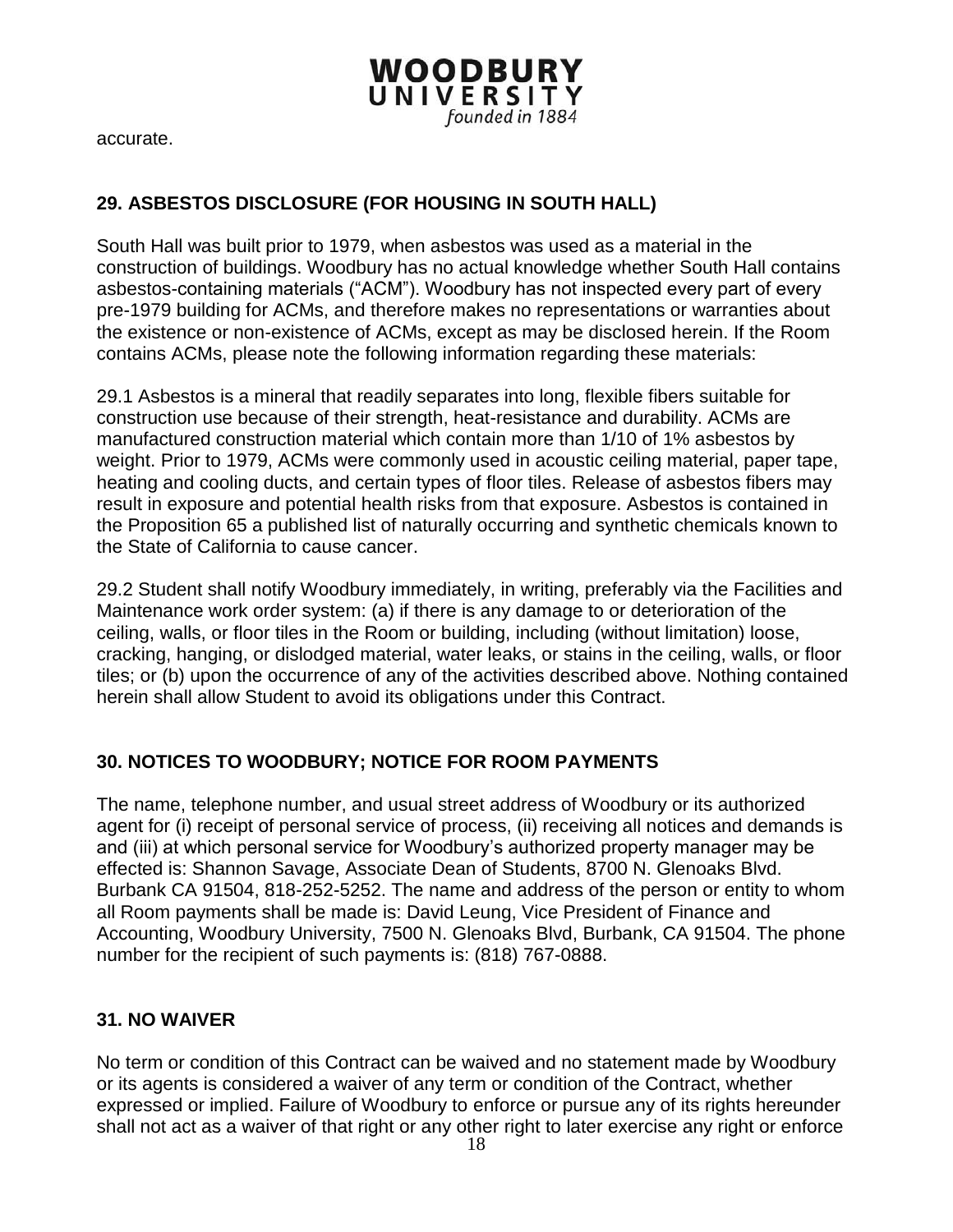any remedy which it may have at law and/or equity, and initiation of any one remedy will not constitute an election of remedies barring the use of other or cumulative remedies.

### **32. CONTRACT ACCEPTANCE**

The Student (or if under 18, his/her parent, guardian, or other guarantor) has read and understands the terms and conditions of this Contract. This Contract obligates the Student to reside in the Residence Halls for the entire academic year or remainder thereof, as applicable.

#### **33. ELECTRONIC SIGNATURES**

The parties may sign this Contract by electronic means. Specifically, a party (the "**Signing Party**") may insert the name of its authorized representative in the Signing Party's signature block by use of an electronic symbol or process that is attached to or logically associated with an electronic record, such as DocuSign, EchoSign, or another commercially available electronic signature software, which results in the Signing Party's confirmed signature delivered electronically to the other party ("**Recipient**"). A Contract containing Signing Party's signature in such format (an "**Electronic Signature**") and delivered by the Signing Party to Recipient (i) shall be deemed executed or adopted by the Signing Party with the intent to sign the electronic record and (ii) shall be binding on the Signing Party as if this Contract had been originally executed with an ink signature by Signing Party, if an individual, or the other duly authorized representative of the Signing Party. At Recipient's written request, the Signing Party shall promptly deliver to Recipient a printed copy of this Contract with Signing Party's original ink signature; provided, however, Signing Party's failure to deliver such original ink signature to Recipient shall not affect the validity of the Electronic Signature.

#### **34. CERTIFICATION**

THE STUDENT REPRESENTS THAT HE/SHE/THEY HAS READ AND UNDERSTANDS THIS CONTRACT. BY PROVIDING HIS/HER/THEIR SIGNATURE OR ELECTRONIC SIGNATURE BELOW, THE STUDENT IS AGREEING TO ABIDE BY ALL OF THE CONTRACT'S TERMS AND CONDITIONS, AND GRANTS PERMISSION TO WOODBURY TO RELEASE THE STUDENT'S NAME AND CONTACT INFORMATION TO THE STUDENT'S ROOMMATE(S), IF ANY.

THE STUDENT FURTHER UNDERSTANDS THAT BY COMPLETING THIS ONLINE FORM, THE STUDENT IS CONSENTING TO CONDUCT THIS TRANSACTION BY ELECTRONIC MEANS AND THAT WOODBURY MAY COMMUNICATE WITH THE STUDENT ELECTRONICALLY IN CONNECTION WITH ALL ASPECTS OF THIS TRANSACTION, INCLUDING SENDING THE STUDENT ELECTRONIC NOTICES.

THE STUDENT ALSO UNDERSTANDS THAT IF THE STUDENT IS UNDER 18 YEARS